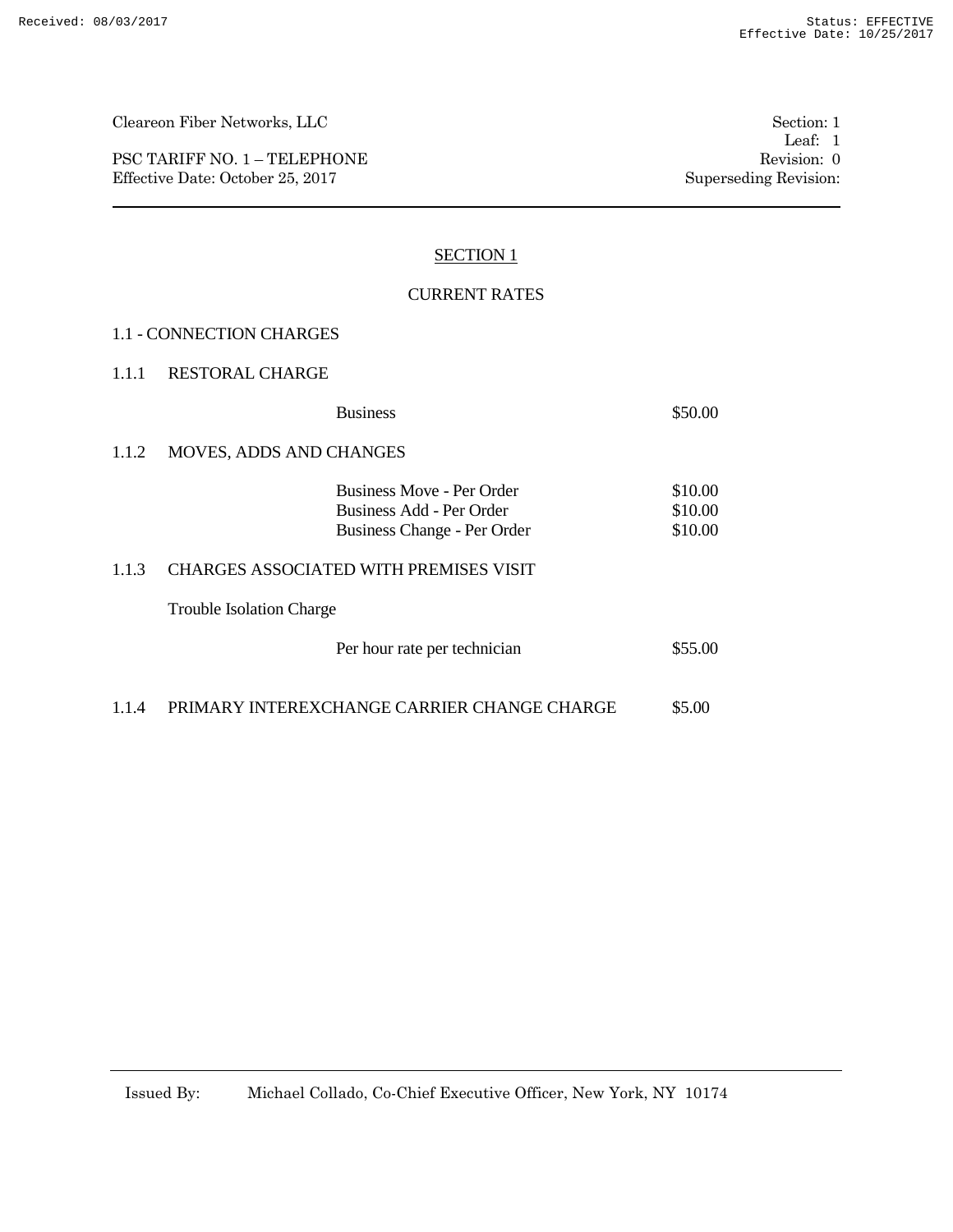PSC TARIFF NO. 1 – TELEPHONE Revision: 0 Effective Date: October 25, 2017 Superseding Revision:

Leaf: 2

## SECTION 1 (CONT'D)

## SUPPLEMENTAL SERVICES

# 1.2 BUSY VERIFICATION AND INTERRUPT SERVICE

| Verification Charge, each request | \$3.00 |
|-----------------------------------|--------|
| Interrupt Charge, each request    | \$3.00 |

#### 1.3 TRAP CIRCUIT SERVICE

Upon request for this service, the monthly charge to the customer will be increased by any charges incurred by the Company for the provision of this service.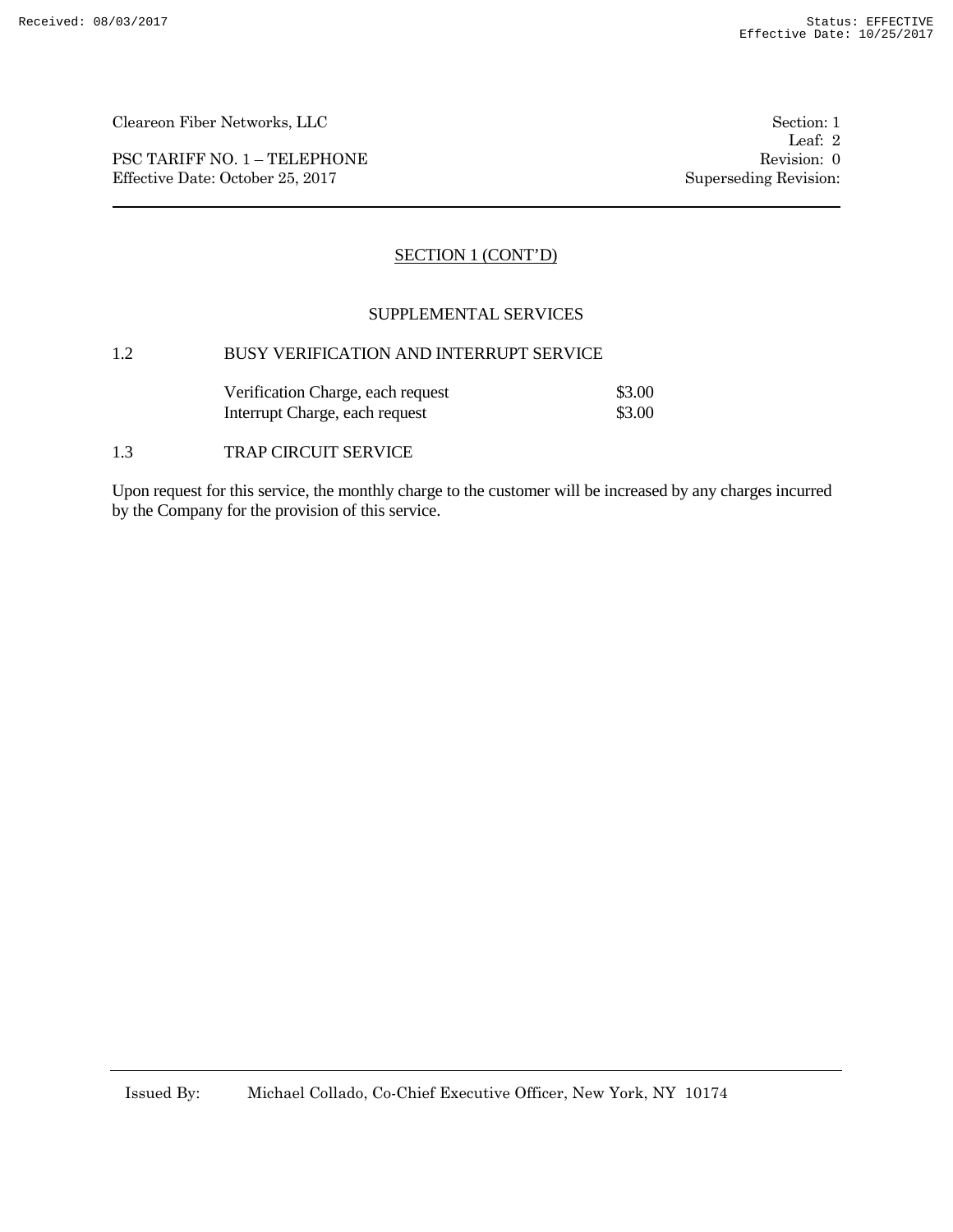PSC TARIFF NO. 1 – TELEPHONE Revision: 0 Effective Date: October 25, 2017 Superseding Revision:

Leaf: 3

## SECTION 1 (CONT'D)

#### SUPPLEMENTAL SERVICES (cont'd)

#### 1.4 DIRECTORY ASSISTANCE SERVICE

Per query \$.85

## 1.5 LOCAL OPERATOR SERVICE

Local Operator Assistance, per call: \$.85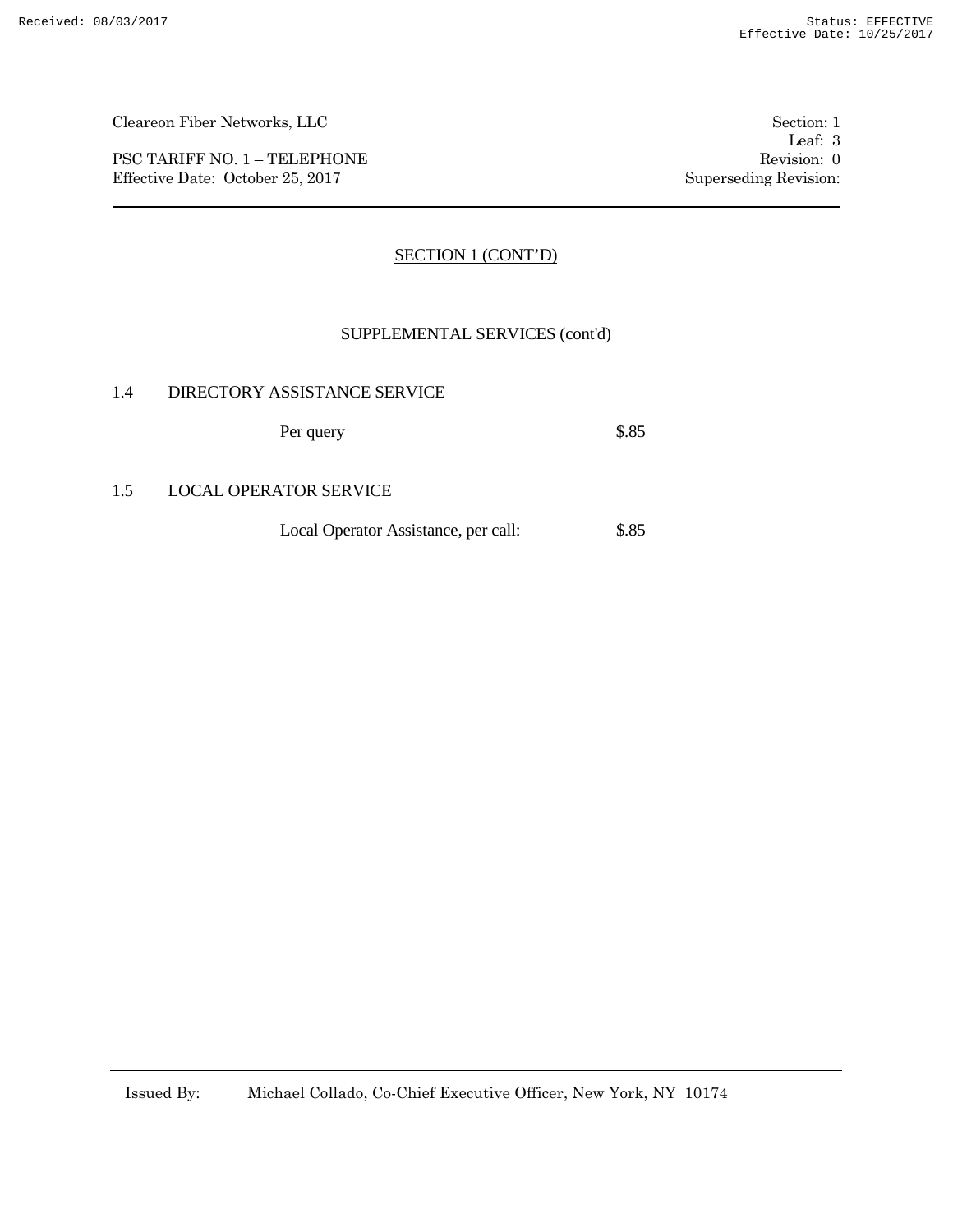PSC TARIFF NO. 1 – TELEPHONE Revision: 0 Effective Date: October 25, 2017 Superseding Revision:

## SECTION 1 (CONT'D)

#### LOCAL DEDICATED SERVICES

| 1.6 | Dedicated T-1 Local Measured Service |                                                                 |            |  |
|-----|--------------------------------------|-----------------------------------------------------------------|------------|--|
|     | 1.6.1                                | Nonrecurring Connection Charge                                  | \$425      |  |
|     | 1.6.2                                | Monthly Recurring Port Charges                                  |            |  |
|     |                                      | Port only                                                       | \$299      |  |
|     |                                      | Port Plus Loop                                                  | <b>ICB</b> |  |
|     | 1.6.3                                | Per minute charge for calls within<br><b>Local Calling Area</b> | \$.02      |  |
| 1.7 |                                      | Dedicated PRI Local Measured Service                            |            |  |
|     | 1.7.1                                | Nonrecurring charge                                             | \$425      |  |
|     | 1.7.2                                | Monthly recurring charge                                        |            |  |
|     |                                      | Port only                                                       | \$399      |  |
|     |                                      | Port Plus Loop                                                  | <b>ICB</b> |  |
|     | 1.7.3                                | Per minute charge for calls within<br><b>Local Calling Area</b> | \$.02      |  |
| 1.8 | Dedicated DS3 Local Measured Service |                                                                 |            |  |
|     | 1.8.1                                | Nonrecurring Connection Charge                                  | <b>ICB</b> |  |
|     |                                      |                                                                 |            |  |